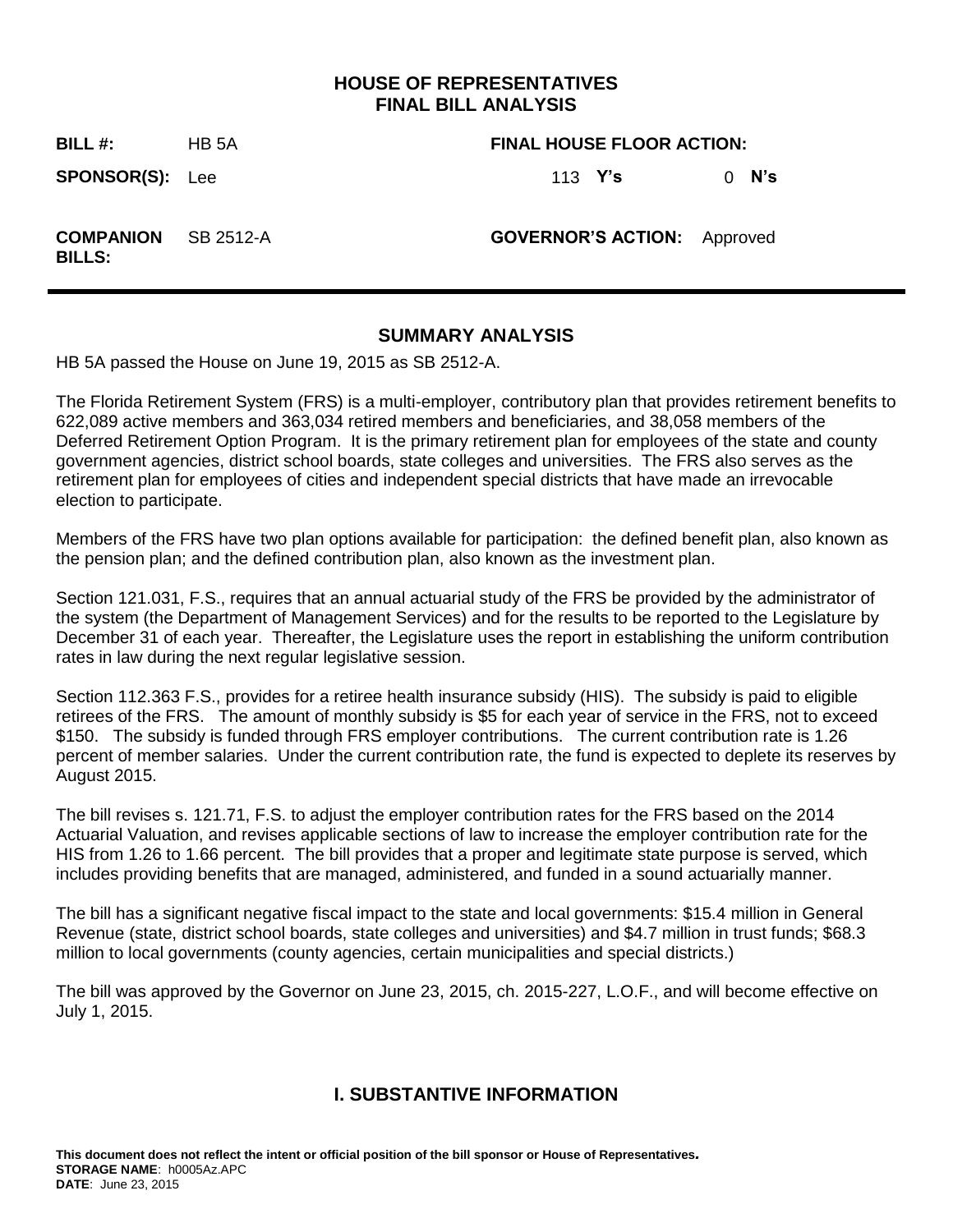# A. EFFECT OF CHANGES:

## **Background**

#### Florida Retirement System

The Florida Retirement System (FRS) was established in 1970 when the Legislature consolidated the Teachers' Retirement System, the State and County Officers and Employees' Retirement System, and the Highway Patrol Pension Fund. In 1972, the Judicial Retirement System was consolidated into the pension plan. Prior to 1975, members of the FRS were required to make employee contributions. Regular Class members contributed four percent of their salary while Special Risk Class Members contributed six percent. The 2011 Legislature reinstituted employee contributions whereby all Class members contribute three percent of their salary.

The Florida Retirement System Act  $^1$  governs the FRS, which is a multi-employer, contributory plan that provides retirement income benefits to 622,089 active members, 363,034 retirees and 38,058 members of the Deferred Optional Retirement System (DROP)<sup>2</sup>. It is the primary retirement plan for employees of the state and county government agencies, district school boards, community colleges and state universities. The FRS also serves as the retirement plan for 186 municipalities and 262 independent special districts that have irrevocably elected to participate<sup>3</sup>.

The membership of the FRS is divided into five membership classes $4$ :

- Regular Class<sup>5</sup>: 543,395 members (87.36 percent)
- Special Risk Class $6:68,593$  members (11.03 percent)
- Special Risk Administrative Support<sup>7</sup>: 58 members (0.01 percent)
- Elected Officer Class<sup>8</sup>: 2,187 members (0.35 percent)
- Senior Management Services Class $9: 7,793$  members (1.25 percent)

Each class is funded separately based upon the costs attributable to the members of the class.

Members of the FRS have two plan options available for participation:

- The defined benefit plan, also known as the pension plan.
- The defined contribution plan, also known as the investment plan.

## Investment Plan

In 2000, the Legislature created the Public Employee Optional Retirement Program (Investment Plan), a defined contribution plan offered to eligible employees as an alternative to the FRS defined benefit plan. The investment plan was available for participation as of July 1, 2002.<sup>10</sup> Benefits under the investment plan accrue in individual member accounts funded by employer and employee contributions. Investments are employee-directed into State Board of Administration (SBA) approved investment providers. Members of the investment plan contribute three percent of their salaries to their accounts<sup>11</sup>. The remainder of the allocation comes from employer contributions.

 $\overline{a}$ 

Chapter 121, F.S.

<sup>2</sup> *The Florida Retirement System Pension Plan and Other State Administered Systems Comprehensive Annual Financial Report, Fiscal Year ended June 30, 2014*. The pension plan had 512,364 active members and the investment plan had 109,725 members. 3 *Id.*

<sup>4</sup> *Id.*

<sup>&</sup>lt;sup>5</sup> Members who do not qualify for membership in another class (includes renewed members.)

<sup>&</sup>lt;sup>6</sup> Members include law enforcement officers, firefighters, correctional officers, correctional probation officers, paramedics, emergency medical technicians, certain professional health care workers, and certain forensic workers.

 $^7$  Members are former members of the special risk class who are transferred or reassigned to an administrative support position in certain circumstances.

<sup>8</sup> Members include holders of specified elected offices in either state or local government.

<sup>&</sup>lt;sup>9</sup> Members are high level executive or legal staff as provided by law.

<sup>&</sup>lt;sup>10</sup> Part II, chapter 121, F.S.

 $11$  Section 121.71, F.S.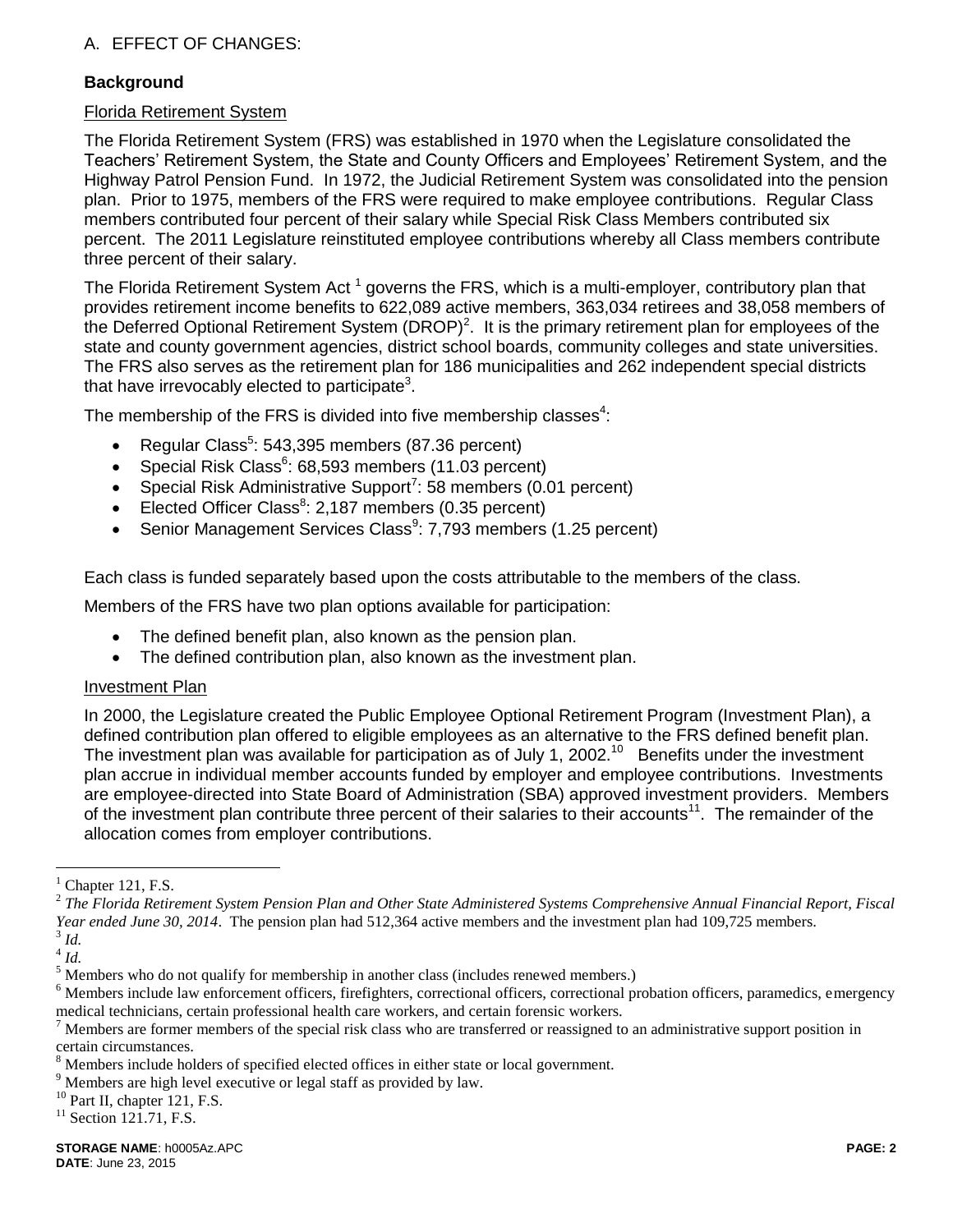A member vests in the investment plan after one-year with an FRS employer. Vested benefits are payable upon termination of employment or death as a lump-sum distribution, roll-over distribution, or periodic distribution. The investment plan also provides disability benefits, which is essentially an option to collect disability benefits as provided in the defined benefit plan.

The SBA is primarily responsible for administering the investment plan.<sup>12</sup> The SBA is comprised of the Governor as chair, the Chief Financial Officer and the Attorney General.

#### Pension Plan (Defined Benefit Plan)

The pension plan is administered by the secretary of the Department of Management Services through the Division of Retirement. Investment management of retirement funds is handled by the State Board of Administration.

Participants of the pension plan are required to contribute three percent of their salary.<sup>13</sup>

## Contribution Rates

FRS employers are responsible for contributing a percentage of a member's monthly salary to the FRS Contributions Clearing Account Trust Fund in the Division of Retirement to fund the program. The employer contribution is a "blended contribution rate" set by statute<sup>14</sup>, as amended by the Legislature based on an annual actuarial valuation. The rate consists of a blending of the actuarially determined contribution rates necessary to fund the pension plan's normal cost and the allocations being made into investment plan accounts. The purpose of the blending is to establish the same employer contribution rates regardless of whether an employee participates in the pension plan or the investment plan.

#### Retiree Health Insurance Subsidy (HIS)

Section 112.363, Florida Statutes, provides for a retiree health insurance subsidy. The subsidy is paid from the Retiree Health Insurance Subsidy Trust Fund to eligible retirees in the FRS. The amount of the payment is \$5 a month for each year of service in the FRS, not less than \$30 a month or more than \$150.

The subsidy is funded through contributions from participating FRS employers. The current contribution rate is 1.26 percent of employees' salaries. The contribution is paid to the Division for deposit in the Retiree Health Insurance Trust Fund. The program has been historically funded on a pay-as-you go basis with minimal reserves being maintained. Sections 121.052, 121.055 and 121.071, F.S, also set forth the employer contributions for the HIS.

Information provided by the Division of Retirement to staff<sup>15</sup> indicated that under current administration and law is projected to deplete its reserves by August 2015. After that date, the trust fund may not have sufficient funds to pay the full monthly benefit to retirees.

## **Effects of the Bill**

The bill establishes the employer contribution rates for the normal costs and the unfunded actuarial liability (UAL) of the FRS, as determined by the July 1, 2014 Annual Valuation, necessary to adequately fund the program. The normal and UAL rates were 'blended' with the investment plan allocations and salaries to establish employer contribution rates. The proposed employer contributions for fiscal years 2015-2016, compared to rates currently in effect, are contained in the table below.

Proposed and Current FRS Employer Contribution Rates<sup>16</sup>

 $\overline{a}$  $12$  Section 121.4501, F.S.

<sup>13</sup> *Id.* 11

<sup>&</sup>lt;sup>14</sup> Sections 121.031 and 121.71, F.S.

<sup>&</sup>lt;sup>15</sup> On file with the Appropriations Committee

 $16$  Do not include the current or proposed Health Insurance Subsidy Contribution (1.26 percent and 1.66 percent) or Administrative Fee (.04 percent)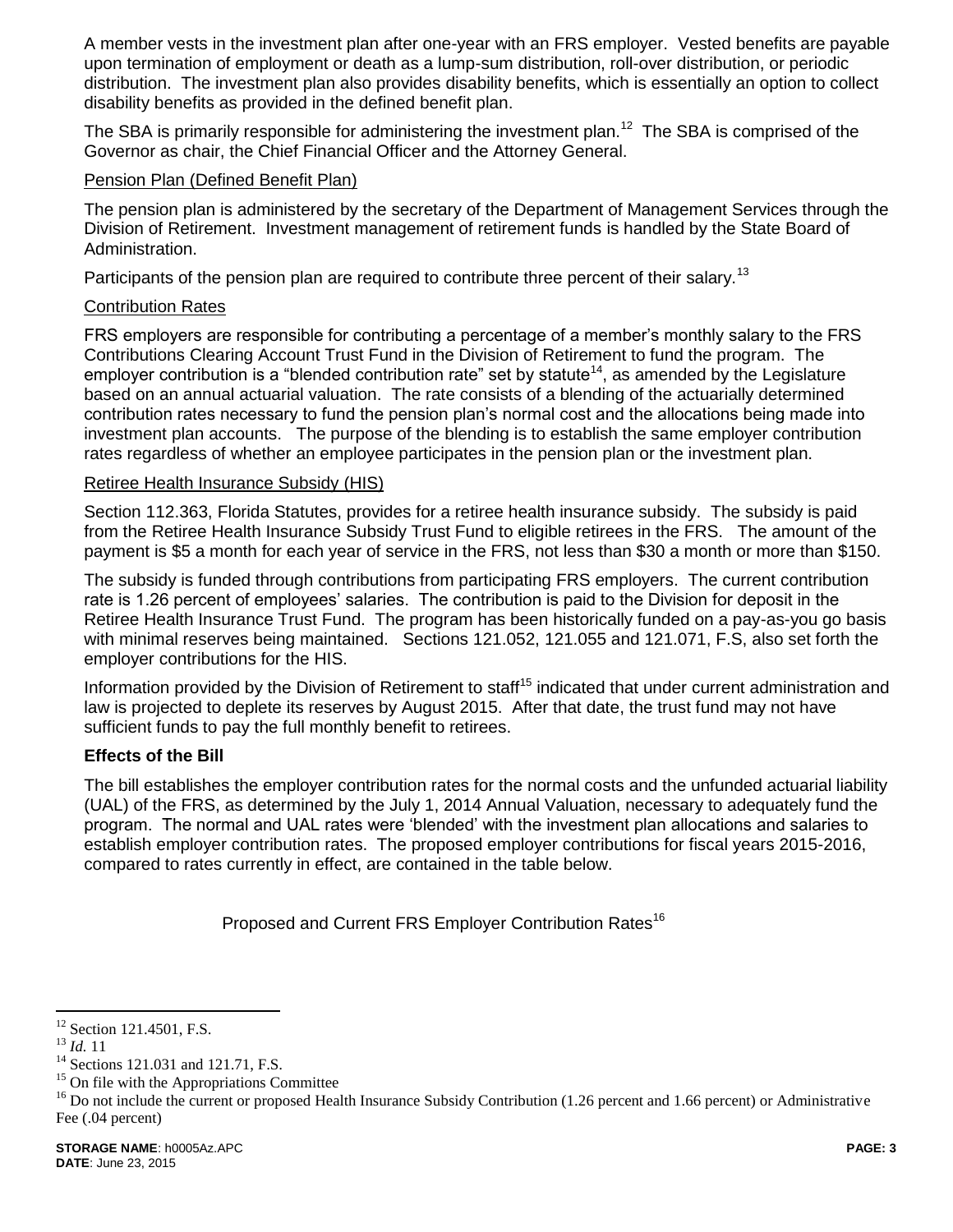| Membership Class                            | "Blended" Normal Costs |          | <b>Unfunded Actuarial</b><br>Liability |          | <b>Combined Contribution</b><br>Rates |          |
|---------------------------------------------|------------------------|----------|----------------------------------------|----------|---------------------------------------|----------|
|                                             | 7/1/2014               | 7/1/2015 | 7/1/2014                               | 7/1/2015 | 7/1/2014                              | 7/1/2015 |
| <b>Regular Class</b>                        | $3.53\%$               | 2.91%    | 2.54%                                  | 2.65%    | 6.07%                                 | 5.56%    |
| <b>Special Risk Class</b>                   | 11.01%                 | 11.35%   | 7.51%                                  | 8.99%    | 18.52%                                | 20.34%   |
| Special Risk<br><b>Administrative Class</b> | 4.18%                  | 3.71%    | 36.59%                                 | 27.54%   | 40.77%                                | 31.25%   |
| Elected Officer Class                       |                        |          |                                        |          |                                       |          |
| Leg/Gov/SAs/PDs                             | $6.30\%$               | 6.48%    | 38.66%                                 | 37.62%   | 44.96%                                | 44.10%   |
| Judges                                      | $10.10\%$              | 11.39%   | 21.77%                                 | 22.62%   | 31.87%                                | 34.01%   |
| County Officers                             | 8.36%                  | 8.48%    | 33.58%                                 | 32.09%   | 41.94%                                | 40.57%   |
| Senior Management                           | 4.80%                  | 4.32%    | 15.04%                                 | 15.41%   | 19.84%                                | 19.73%   |
| <b>DROP</b>                                 | 4.30%                  | 4.10%    | 6.72%                                  | 7.12%    | 11.02%                                | 11.22%   |

In addition, the bill increases the employer-paid contributions for the HIS from 1.26 to 1.66 percent of salaries. This increase will be sufficient to appropriately fund the HIS in an ongoing manner.

# **II. FISCAL ANALYSIS & ECONOMIC IMPACT STATEMENT**

# A. FISCAL IMPACT ON STATE GOVERNMENT:

1. Revenues:

None

2. Expenditures:

See Fiscal Comments Section

- B. FISCAL IMPACT ON LOCAL GOVERNMENTS:
	- 1. Revenues:

None

2. Expenditures:

See Fiscal Comments Section

C. DIRECT ECONOMIC IMPACT ON PRIVATE SECTOR:

None

D. FISCAL COMMENTS:

The costs associated with funding the increases in the 'Blended' Normal Cost and Unfunded Actuarial Liability employer contribution rates are illustrated in the following chart: